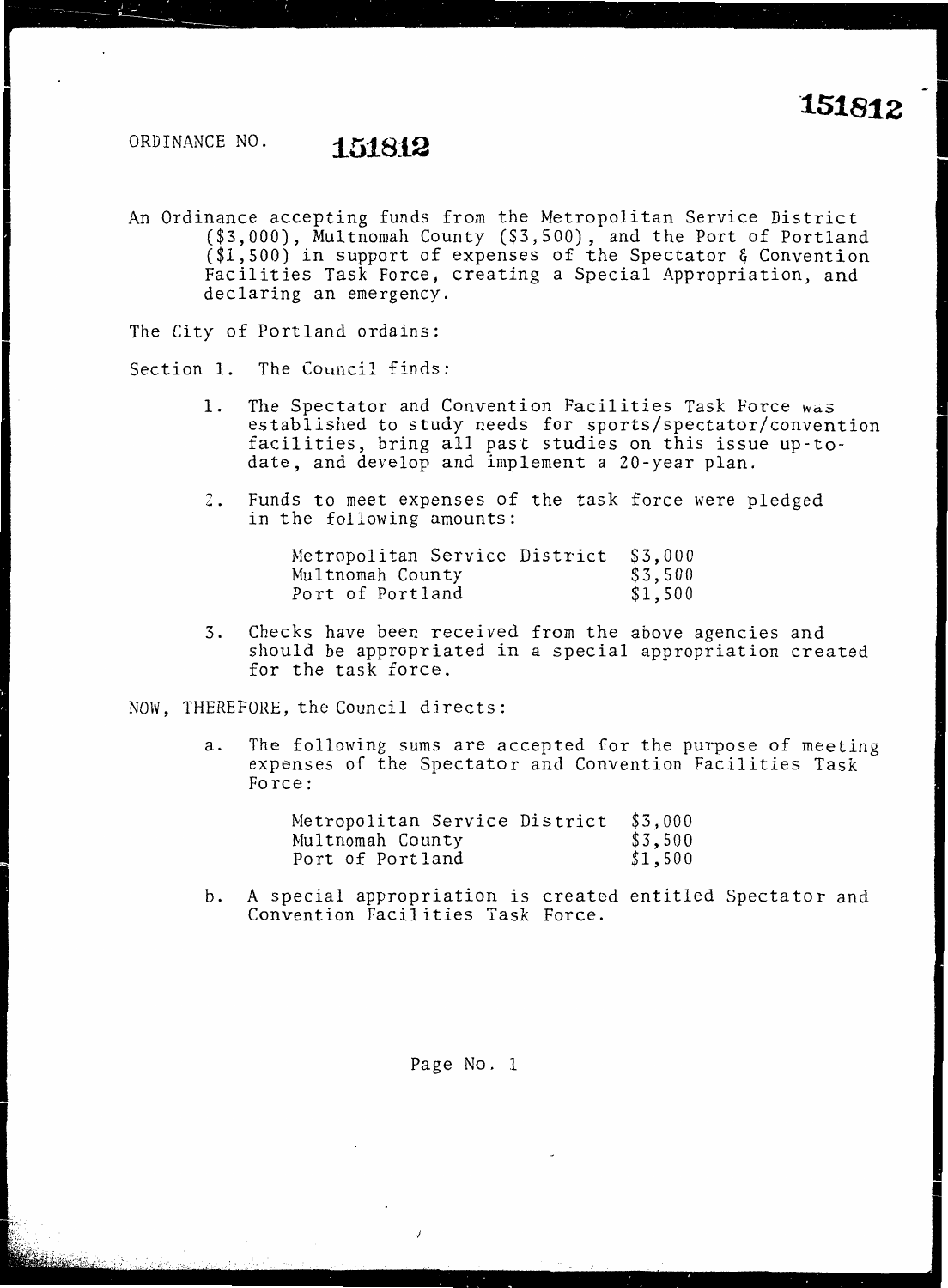# **ORDINANCE No. "151812**

c. Resources and requirements are increased in the 1981-82 General Fund as follows:

Gener al Fund

Resources Private Donations

\$8,000

Requirements Special Appropriations Spectator & Convention Facilities Task Force \$8,000

Section 2. The Council declares that an emergency exists so that no undue delay will occur in the acceptance of the funds needed to meet expenses of the task force; therefore, this ordinance shall be in force and effect from and after its passage by the Council.

**Passed by the Council, JUN 2 4 1981** 

Mayor Ivancie Susan D. Keil/jv June 16, 1981

Attest:

Auditor of the City of Portland

#### Page No. 2